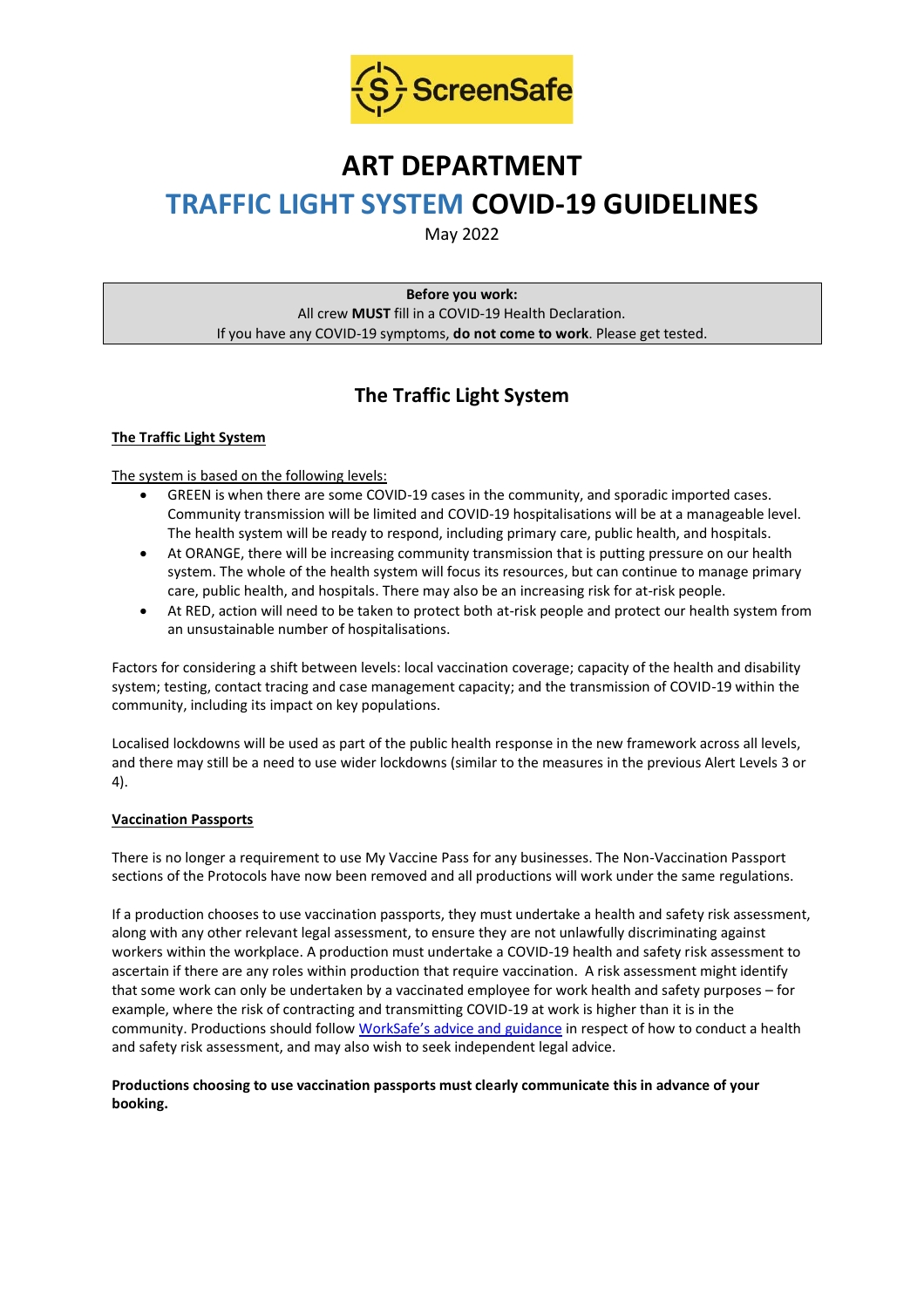|                        | <b>RED</b>                    | <b>ORANGE</b>                | <b>GREEN</b>                                  |
|------------------------|-------------------------------|------------------------------|-----------------------------------------------|
| Expected               | All scale productions,        | All scale productions,       | No restrictions on                            |
| productions            | provided they can work        | provided they can work       | production.                                   |
|                        | with minimum 1m physical      | with a recommended 1m        |                                               |
|                        | distancing requirements       | physical distancing          |                                               |
|                        | and strict guidelines in      | requirement and              |                                               |
|                        | regards to Close Proximity    | appropriate guidelines in    |                                               |
|                        | work.                         | regards to Close Proximity   |                                               |
|                        |                               | work.                        |                                               |
| Crew                   | Crew to work from home        | Production should facilitate | No restrictions.                              |
|                        | where possible.               | crew working from home if    |                                               |
|                        |                               | appropriate.                 |                                               |
|                        | Day players, casuals and      |                              |                                               |
|                        | extras need stringent         |                              |                                               |
| Physical               | screening.<br>Minimum 1m      | Recommended 1m               | No restrictions.                              |
| Distancing             |                               |                              |                                               |
| Personal               | Face coverings are strongly   | Face coverings are strongly  | PPE must be available for                     |
| Protective             | recommended.                  | recommended.                 | those who wish to (or who                     |
| Equipment              |                               |                              | are requested to) use it.                     |
|                        | Face coverings mandatory      | Face coverings are           |                                               |
|                        | on flights, public transport, | mandatory on flights,        | Face coverings are                            |
|                        | taxis, retail, public venues, | public transport, taxis,     | mandatory on flights.                         |
|                        | recommended whenever          | retail and public venues.    |                                               |
|                        | leaving the house.            |                              |                                               |
| <b>Close Proximity</b> | Close Proximity work can      | Close Proximity work can     | No restrictions.                              |
| Work                   | be undertaken with strict     | be undertaken with           |                                               |
|                        | PPE & hygiene measures in     | appropriate and agreed       | Vigorous hygiene standards                    |
| Make Up                | place.                        | PPE & hygiene measures in    | to be maintained.                             |
| Costume                | Please refer to the Close     | place.                       |                                               |
| <b>Stunts</b>          | Proximity guidelines.         | Please refer to the Close    | Crew may be asked to wear                     |
| <b>Close Actor</b>     |                               | Proximity guidelines.        | PPE.                                          |
| Interaction            |                               |                              |                                               |
| Surveillance           | Surveillance testing is       | Surveillance testing should  | Some productions may                          |
| <b>Testing</b>         | highly recommended.           | be considered.               | wish to utilise regular                       |
| Food / Catering        | Contactless service only.     | Contactless service is       | surveillance testing.<br>General food hygiene |
|                        |                               | recommended.                 | standards are adhered to.                     |
|                        | Unit/Craft Services should    |                              |                                               |
|                        | be "café-style". Or           | Unit/Craft Services should   | Hand washing, sanitiser                       |
|                        | individual snack packages     | be "café-style". Or          | stations available in all                     |
|                        | can be prepared and           | individual snack packages    | eating areas.                                 |
|                        | handed out.                   | can be prepared and          |                                               |
|                        |                               | handed out.                  |                                               |

### **QUICK GUIDE TO THE TRAFFIC LIGHT LEVELS**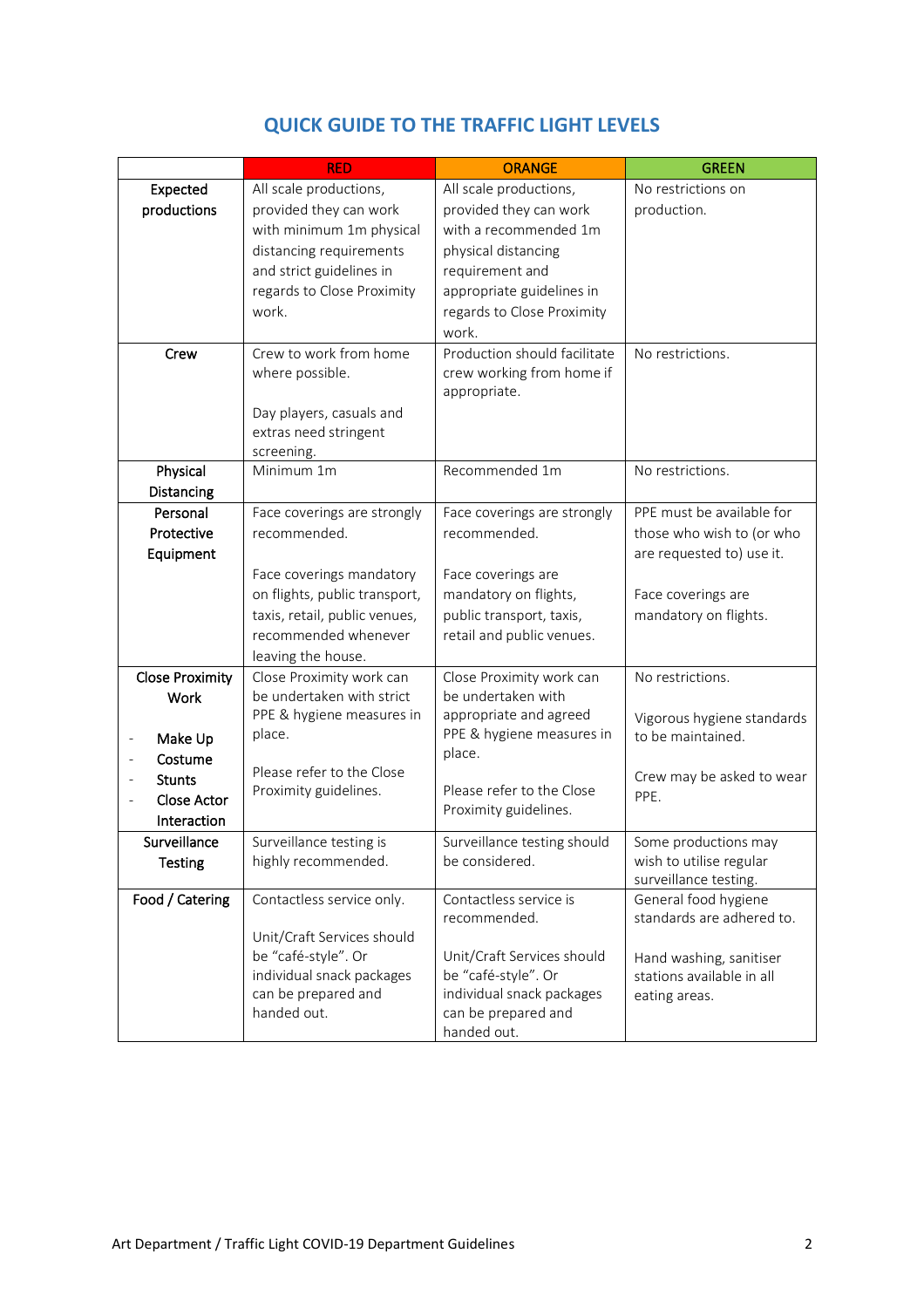### **DEPARTMENT SPECIFIC GUIDANCE – ART DEPARTMENT**

#### *Please Note:*

*The Art Department represents a wide range of on and off-set skills. Specific notes for sub-departments can be found at the end of this document.*

**Art Department crew must be aware of and trained to work under the specific Traffic Light settings prior to commencing work, including the correct use of PPE and physical distancing requirements.**

**The below is a guide only and should be applied appropriate to the relevant regional Traffic Light Setting. The higher the Traffic Light level, the stricter adherence. Please consult with your H&S officer if you have any questions or concerns.**

#### **Introduction to Department undertakings:**

- Pre-Production tasks remote
- Pre-Production tasks on site / in office
- Construction/Paint and Greens work
- Specialised props creation
- Props sourcing, including pick-ups & drop-off
- Management and coordination of project
- Management and coordination of crew, work sites and equipment
- Liaison with Director and other departments in regards to creative and logistical requirements
- On-Set operation and troubleshooting as required

#### **Department Bubbles**

*\* for smaller productions, many of the below bubbles are combined (i.e. props and set dressing being the same, etc.)*

• On Set Department HODs/Department Liaison bubble

#### **Art Department**

- Off Set Art Department bubble (remote preparation)
- Off Set Art Department bubble (office)
- On Set Art Department bubble (Unit/Tech base only)
- On Set Art Department bubble (Unit/Tech base AND On Set)

#### **Props**

- Off Set Props Department bubble (remote preparation)
- Off Set Props Department bubble (office/workshop)
- On Set Props Department bubble (Unit/Tech base only)
- On Set Props Department bubble (Unit/Tech base AND On Set)

#### **Set Dressing**

- Off Set Set Dressing Department bubble (remote preparation).
- Off Set Set Dressing Department bubble (office/workshop)
- On Set Set Dressing Department bubble (Unit/Tech base only)
- On Set Set Dressing Department bubble (Unit/Tech base AND On Set)

#### **Construction**

- Off Set Construction Department bubble (remote preparation).
- Off Set Construction Department bubble (office/workshop)
- On Set Construction Department bubble (Unit/Tech base only)
- On Set Construction Department bubble (Unit/Tech base AND On Set)

#### **Paint**

- Off Set Paint Department bubble (remote preparation).
- Off Set Paint Department bubble (office/workshop)
- On Set Paint Department bubble (Unit/Tech base only)
- On Set Paint Department bubble (Unit/Tech base AND On Set)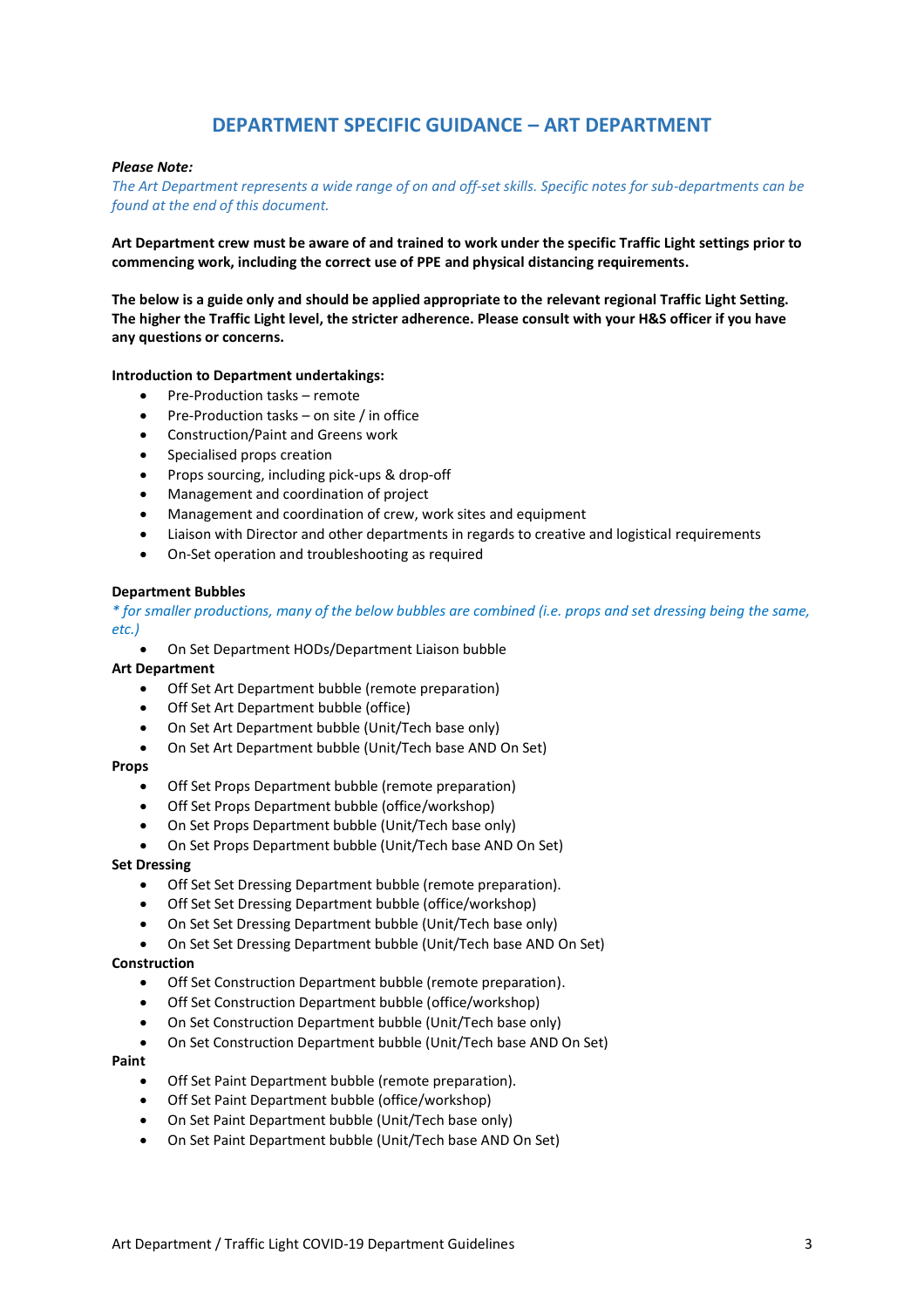#### **Greens**

- Off Set Greens Department bubble (remote preparation).
- Off Set Greens Department bubble (office/workshop)
- On Set Greens Department bubble (Unit/Tech base only)
- On Set Greens Department bubble (Unit/Tech base AND On Set)

#### **Animals**

- Off Set Animal Department bubble (remote preparation).
- Off Set Animal Department bubble (office/workshop)
- On Set Animal Department bubble (Unit/Tech base only)
- On Set Animal Department bubble (Unit/Tech base AND On Set)

#### **Contact Tracing:**

- Productions are encouraged to have contact tracing of some sort in place to prevent a wider production outbreak, but it is no longer a Government requirement.
- All crew or approved site visitors must sign a COVID-19 Declaration before starting work or visiting a work site
- If using vaccination passports, production to ensure anyone entering a controlled worksite has a valid and current vaccination passport.
- All entry and exit points should be controlled and monitored.
- All workers should keep a log of non-worksite locations (i.e. stores, etc.) and interactions (meeting suppliers, location owners, etc.) they have during working hours.
- All workers are recommended to keep note of their interactions outside of work hours (whilst on a job).

#### **Personal Hygiene Requirements and Measures**

- Any worker who feels unwell must not come to work, if unwell at work they must go home.
- If a worker displays any of the symptoms of COVID-19, please call Healthline immediately (0800 358 5453) or your doctor. Production and the Health & Safety Departments must also be notified. And all close contact workers to be identified.
- If a person or persons are confirmed or probable cases of COVID-19, site closure(s) should be considered. This decision should be made on the advice of a public health officials based on information on the extent of the exposure.
- Please wash/sanitise your hands upon arrival at a work site.
- A strict personal hygiene & hand washing/sanitising regime must be observed in line with the ScreenSafe and Ministry of Health guidelines.
- Personal work stations to be cleaned/sanitised each day.
- In accordance with Ministry of Health guidelines, PPE (gloves and masks) should be available.
- Within all Traffic Light Settings, face coverings are strongly recommended. And it would be expected that most productions will require them as part of their H&S plan.
- If you choose to wear PPE, the type is up to you and should be based on the level of risk for your business or service, the working proximity, the physical work area, and the length of time people are together.
- Work should only be completed within one metre if it can't otherwise be achieved. The time spent in Close Proximity needs to be kept to a minimum.

#### **Work Space Hygiene**

#### **On and off set**

- Hand sanitising stations and PPE (gloves, masks) should be readily available at production office/location/workshop/studio and outside of communal facilities (ie. Portaloos).
- Equipment cleaning products should be readily available at production office/location/workshop/studio.
- Make sure Art Department crew are trained in appropriate equipment cleaning/sanitising, particularly for electrical equipment.
- Consider workspace layout, avoid face to face desks, and space desks 1 metre apart where possible. Engineered barriers may be necessary where this separation is not practicable.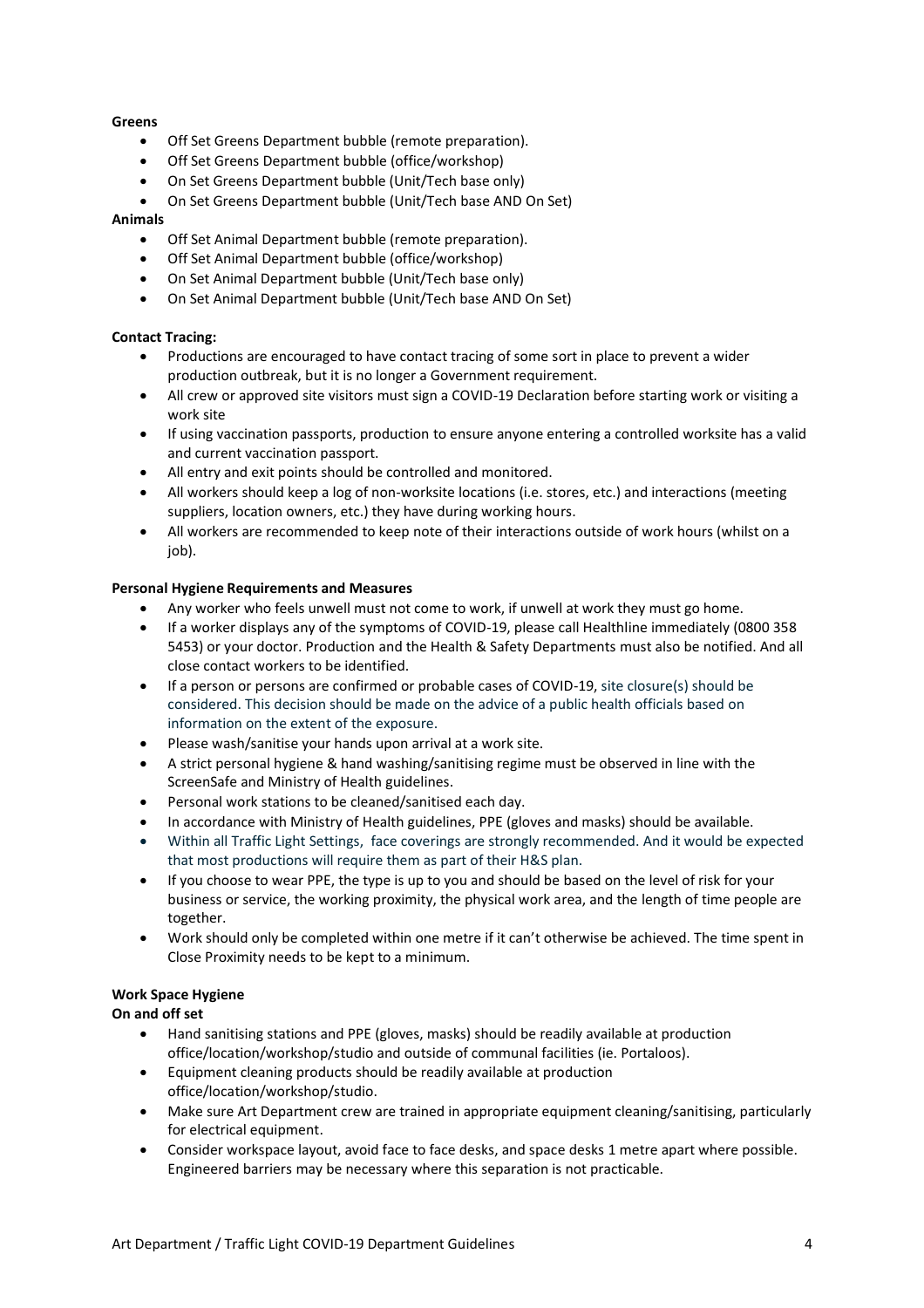- Construction equipment, etc. to be sanitised at the end of each day.
- For larger productions, consider a designated cleaning coordinator who is dedicated to maintaining high hygiene practices with equipment. And for props leaving and arriving back.
- Consider investing in or hiring a sanitising fogging machine to sanitise workshops, work areas and bulk props to avoid additional time/crew resourcing to individually clean/spray equipment/props.
- Common work surfaces in production office or AD van to be cleaned regularly (i.e. computer terminals, phones, door handles, shared photocopiers, taps, light switches, etc.).
- Regular aeration of office space/workshop/studio, open windows when possible. Avoid recycling air.
- Air conditioning should be run on fresh air setting, not on recirculate.
- Ensure only approved art department crew are allowed access to workshop and props storage areas.
- Sanitise surfaces & mop floors at the end of each day where required.
- Stairs should be used in preference to lifts.
- No visitors to site. Only workers involved in the project to enter any locations or work sites.
- Designate a specific delivery spot for each site. Unless impracticable, all deliveries should be to the gate/main door of the site only.
- Delivery drivers should remain in their vehicles if the load will allow it or must wear gloves or wash/sanitise their hands before unloading goods and materials.

#### **Studios and Larger Work Sites**

- If in a studio or other large working facility, discuss the need for bubble/work-zone separation within the worksite (i.e. Construction having their own bubble with designated parking/toilets/kitchen, etc.) as well as the possibility of separate entry/exit points for departments.
- Make sure each allocated work-zone has enough room to adhere to physical distancing guidelines.
- Ensure adequate airflow/ventilation for studio/indoor spaces.
- Air conditioning should be run on fresh air setting, not on recirculate.
- Atmos & ventilation systems to be checked & verified/certified 'safe' before shoots. Also only used when necessary.
- Sound stages should be ventilated regularly by opening large stage doors. HVAC systems can be used, be mindful of the where the HVAC system is blowing air as this can facilitate the spread droplets.
- Studio doors to be kept open as much as possible to prevent close proximity traffic through small doors.
- No visitors to site. Only workers involved in the project to enter any locations or work sites. Appropriate security measures to be put into place.
- Studio facilities be assessed for health and safety concerns before it is re-occupied; any hazards will be addressed.
- Landlords/Owners/Councils are required to ensure any potential risks are communicated to the PCBU leasing the location and controls identified to mitigate the risk.
- Councils may audit the health and safety protocols of a production when they have undertakings on council owned or operated locations.

#### **Kitchen & Catering**

- Stagger lunch where possible and apply physical distancing measures.
- Depending on the current level, consider no open snacks, fruit or shared food.
- Consider lunch box style lunches to be prepared, or where appropriate, subsidy for workers who are required to bring own lunch.
- All communal cutlery & crockery must be sterilised in dishwasher. Compostable cutlery & crockery to be used if sterilisation is not possible.
- Communal kitchen items to be sanitised before & after use.

#### **Toilets, Showers & Drying Rooms**

- Physical distancing rules also apply to the use of shared facilities, including toilets, shower and drying rooms.
- Sanitising stations on location available outside of communal facilities (i.e. portaloos).
- If numbers require then add additional toilet facilities, i.e. portaloos
- Hygiene posters and signage should be clearly visible in shared spaces like kitchens, toilets, entrances and exits, etc.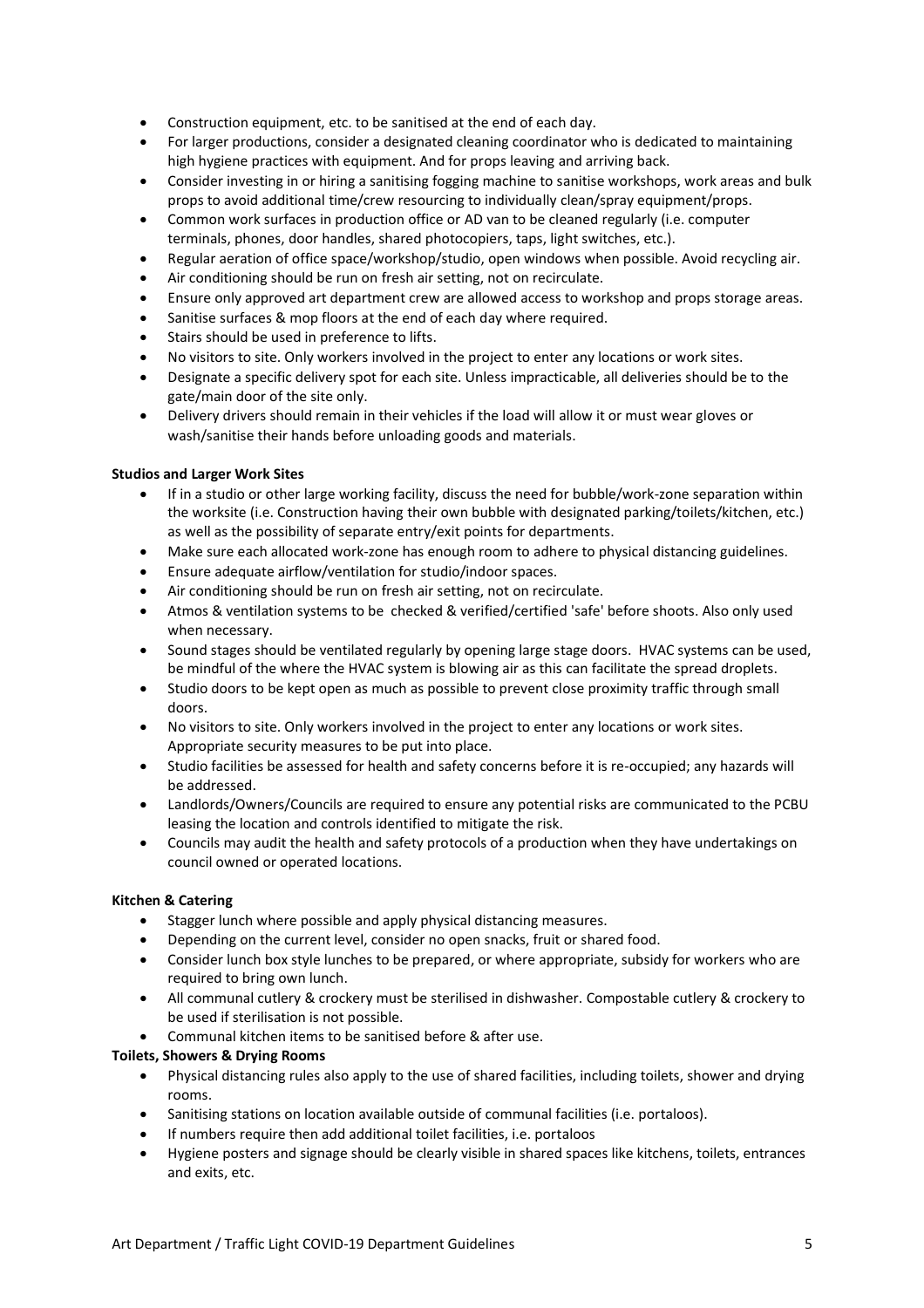#### **Interaction with Other Departments, Suppliers, Cast & Extras Suppliers**

- Props houses and specialist suppliers, etc. should have their own policy and plan for dealing with the COVID-19 pandemic including contact tracing and the cleaning/sanitising of all props.
- Props houses should have the props in a prep bay cleaned and ready for pickup or testing, as well as adequate procedures for handling equipment handovers.
- Private suppliers or "everyday" shops/hardware stores, etc. may not have suitable COVID-19 measures in place. Make sure you maintain physical distancing and necessary hygiene/sanitation.
- Cleaning/sanitation of purchases or hires may be required.
- Contactless pickup from suppliers is preferred.

#### **Meetings**

- Art Department or inter-departmental meetings to be carried out with physical distancing appropriate to the current Traffic Light level. If possible, particularly if in a confined space, a 10 person limit is recommended. Use of a face covering is strongly recommended.
- PPE should be available for essential inter-departmental meetings.
- Physical distancing to be maintained on essential inter-departmental meetings and work (i.e. wardrobe fittings, pre-production meetings, tech recces, etc.). Use of a face covering is strongly recommended.
- Reduce physical interaction with other departments as far as reasonably practicable.
- Interactions with other crew, cast and public must be as per physical distancing protocols.

#### **Travel**

- Ride-sharing is not recommended unless you are already in a small and regular work bubble and if physical distancing is maintained. Use of a face covering is strongly recommended.
- Crew who travel together should always be part of the same work bubble.
- No recycling air, clean air fan inlet only, open windows where possible.
- Shared vehicles should not be used outside work.

#### **Set Protocol**

- Sets should be treated as closed sets, with essential crew on set only.
- A 1 meter distance to cast and other crew (DOP,  $1^{st}$  AD, lighting crew, etc.) must be adhered to.
- To avoid on-set congestions, liaise with 1<sup>st</sup> AD for appropriate times to make adjustments.
- Set Dressing should ideally be done prior to the shoot day or prior to other crew entering set. Necessary adjustments to be done after blocking and per 1<sup>st</sup> AD's instructions.
- Allow other departments time and space to complete their work.
- Slating must only be done where physical distancing is achievable.
- For enclosed shooting sets, please ensure regular aeration, open windows when possible. It is recommend that crew are allowed time during the day to get fresh air.

#### **Equipment**

- Personal kits should be cleaned at the end of each day.
- All shared kit must be cleaned/sanitised between locations and at the end of each day.
- Hands to be washed/sanitised prior to and after handling radios, batteries, earpieces.
- Consider a tag system for identifying cleaned equipment to save time.
- Everything should live cleaned in boxes or cases. Assume cases/handles are always exposed and require hand washing after handling.
- Crewing and physical distancing considerations should be given to lifting and moving of items like furniture, fake walls, etc.

#### **Cast & Extras**

- Interaction with Cast and Extras should be kept to a minimum.
- Handing of physical props, etc. to Cast or Extras should be contactless whenever practicable. Strict hygiene protocols should be followed with cleaning prior to being handed over and upon return from Cast or Extra.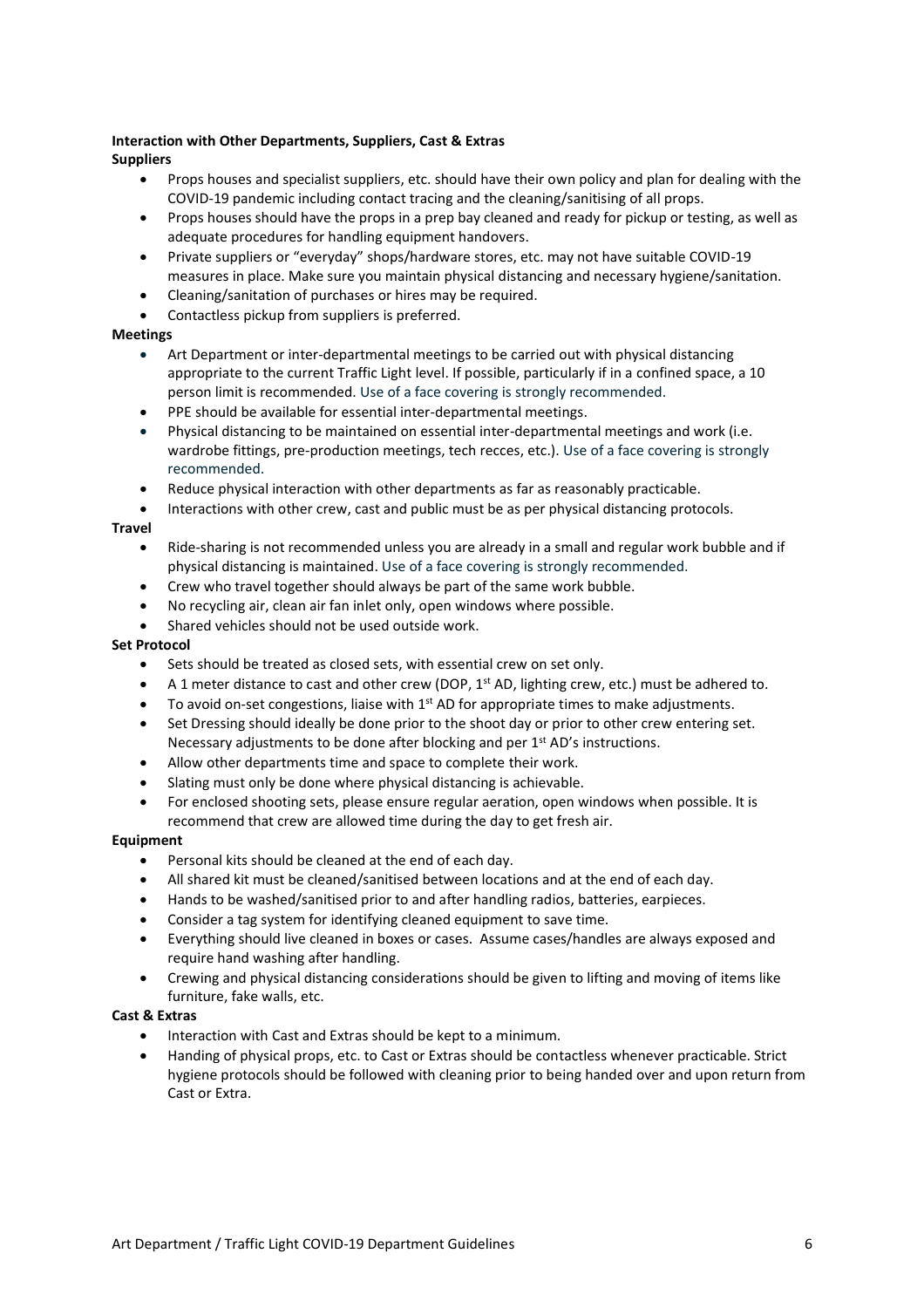#### **Close Proximity Bubbles**

*Close proximity tasks (0-1metre) introduces a higher risk and PCBU's must eliminate or minimize this increased risk by applying the appropriate control measures.* 

- Close contact scenes with less than a metre physical distance (a Close Proximity Environment) must only be done after thorough discussion and mutual agreements with producer, Cast/Agent and other affected departments (H&S, Make Up, etc.).
- *For specific guidance around intimacy scenes (kissing, etc.) please discuss well in advance with your Health & Safety Officer.*
- For some productions longer-term Close Proximity Bubbles might be created to avoid contact with other bubbles (i.e. key Cast, their Make Up Artist, Costume Standby and/or PA/Driver).
- Communication must be clear about who is in the Close Proximity Bubble.
- The Close Proximity Bubble size must be kept to minimum, ideally less than 3. No more than 10 people.
- Time spent in Close Proximity should be limited to the absolute minimum necessary time.
- While in a Close Proximity Bubble, contact with other bubbles should be kept to an absolute minimum. The crew member should also consider the extent and impact this may have on their family and social life.
- Cast's individual comfort levels must be taken into account and there must be no coercion. Consent must be gained for each and every scene of an intimate/close nature. Cast must never be required to perform intimate or close action they are not comfortable with.
- The emphasis is on transparency and communication. Performers will get scripts and information regarding the intimate/close scenes well in advance of rehearsals and shooting. They need to know the level of intimacy/physical action required in detail and the length of time expected to be in close/intimate proximity.
- Cast will be given adequate time to consult privately with their agent prior to agreeing to the scene. Nothing should be last minute.
- Close Environment scene details shall be re-confirmed prior to blocking/filming and Cast and crew comfort levels re-assessed.
- Crew working in a Close Proximity Bubble should wear appropriate PPE if requested or recommended.
- Use of a face covering is strongly recommended.
- If you choose to wear PPE, the type is up to you and should be based on the level of risk for your business or service, the working proximity, the physical work area, and the length of time people are together.
- Work should only be completed within one metre if it can't otherwise be achieved. The time spent in Close Proximity needs to be kept to a minimum. At all other times, a one-meter distance should be maintained.
- *Please familiarise yourself with the Close Proximity and Scene Specific Guidance sections of the ScreenSafe Covid-19 Protocols.*

#### **Scheduling**

- Please consult with AD's to ensure that the shoot schedule reflects the appropriate time required to facilitate required physical distancing and sanitising guidelines.
- Discuss your pre-dress requirements with 1<sup>st</sup> AD/Locations/Production in advance to avoid congestion on the shoot day.
- Ensure the shoot schedule reflects fatigue levels and the wellness of crew.
- Consider staggered calls and rolling lunches to maintain appropriate physical distancing.

#### **GREENS, CONSTRUCTION & PAINT**

- If in a studio or large work site situation, please discuss COVID-19 guidelines and requirements with the facilities manager, including, but not limited to:
	- $\circ$  The need for bubble/work-zone separation within the worksite (i.e. Construction having their own bubble with designated parking/toilets/kitchen, etc.)
	- o The possibility of separate entry/exit points for individual departments.
	- Each work-zone must be able to adhere to physical distancing measures within their allocated area.